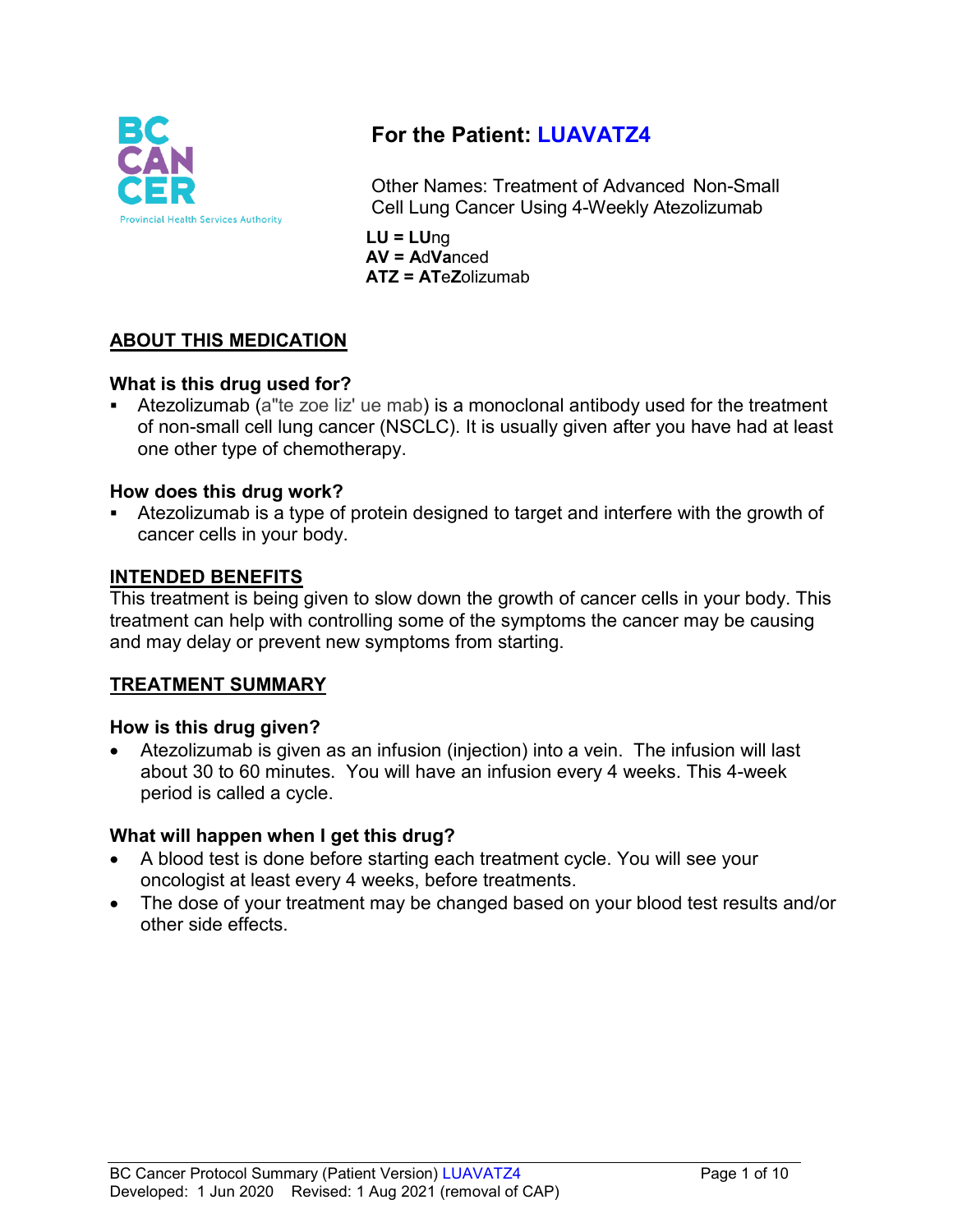# **OTHER INSTRUCTIONS**

• *It is very important to report side effects immediately to your doctor. Do not manage side effects at home without speaking with your doctor. Be aware that symptoms may be delayed and can develop months after your last dose.*

#### **What other drugs or foods can interact with atezolizumab?**

- Other drugs may **interact** with atezolizumab. Check with your doctor or pharmacist before you start or stop taking any other drugs including all prescription and nonprescription medicines, steroids or other medicines that lower your immune response, vitamins, and herbal supplements.
- The drinking of alcohol (in small amounts) does not appear to affect the safety or usefulness of atezolizumab.

### **Other important things to know:**

- **Before you are given atezolizumab**, talk to your doctor or pharmacist if you:
	- $\circ$  have an active condition where your immune system attacks your body (autoimmune disease), such as ulcerative colitis, Crohn's disease, lupus, rheumatoid arthritis or sarcoidosis.
	- o take other medicines that make your immune system weak. Examples of these may include steroids, such as prednisone.
	- o had an organ transplant, such as a kidney transplant.
	- o have any other medical conditions.
- Atezolizumab may damage sperm and may harm the baby if used during pregnancy. It is best to use **birth control** while being treated with atezolizumab and for at least **5 months** after the last dose. Tell your doctor right away if you or your partner becomes pregnant.
- **Do not breastfeed** during treatment and for **5 months** after the last dose.
- **Tell** doctors or dentists that you are being treated with atezolizumab before you receive any treatment from them.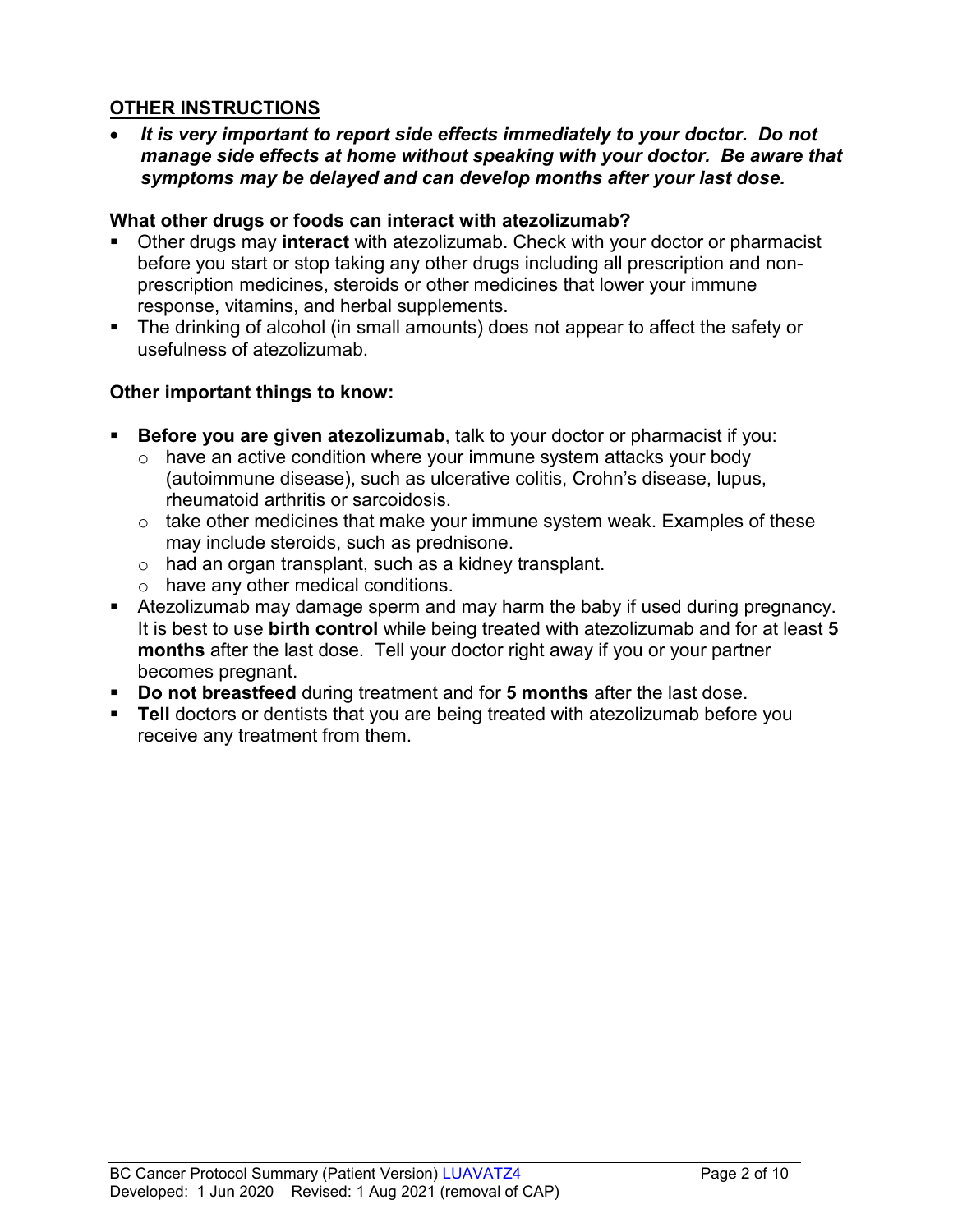# **SIDE EFFECTS AND WHAT TO DO ABOUT THEM**

# **Atezolizumab may cause serious immune reactions against your own body (autoimmune) affecting many parts.**

### **Are there any risks?**

Unexpected and unlikely side effects can occur with any drug treatment. The ones listed below are particularly important for you to be aware of as they are directly related to the common actions of the drug in your treatment plan.

# **What is the most important information I should know about SERIOUS SIDE EFFECTS?**

- Atezolizumab can cause serious side effects in many parts of your body. These side effects are most likely to begin during treatment; however, side effects can show up months after your last treatment with atezolizumab.
- *Tell* **your doctor as soon as possible if you have any of serious side effects listed in the table below or your symptoms get worse.**
- **Do not try to treat or diagnose symptoms yourself**. Getting medical treatment right away may keep the problem from becoming more serious.

The following side effects were most frequently reported:

### **Very common (more than 1 in 10 people)**

- diarrhea
- itching, rash
- joint pain
- feeling tired
- feeling less hungry
- nausea, vomiting
- fever, chills
- shortness of breath
- cough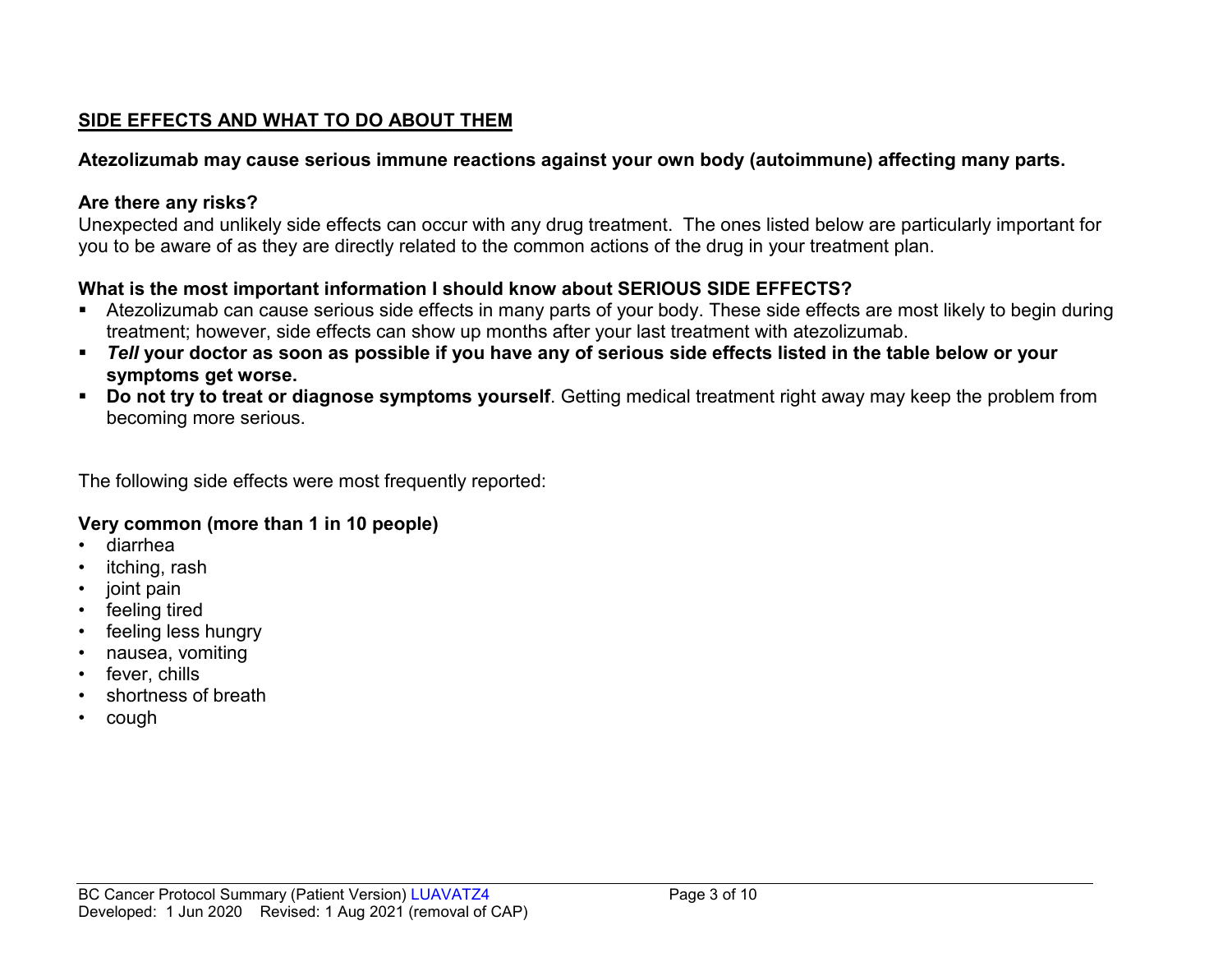| <b>SERIOUS SIDE EFFECTS</b>                                                           | How common is it?  |
|---------------------------------------------------------------------------------------|--------------------|
| <b>Inflammation of the NERVES</b>                                                     | <b>Very Common</b> |
| Symptoms may include:                                                                 |                    |
| weakness of the legs, arms or face                                                    |                    |
| numbness or tingling in hands or feet                                                 |                    |
| lack of energy or dizziness                                                           |                    |
| Inflammation of the INTESTINES (colitis)                                              | Common             |
| Symptoms may include:                                                                 |                    |
| diarrhea (loose stools) or more bowel movements than usual. Do not treat the diarrhea |                    |
| yourself.                                                                             |                    |
| blood or mucus in stools or dark, tarry, sticky stools<br>$\bullet$                   |                    |
| severe stomach pain (abdominal pain) or tenderness                                    |                    |
| fever                                                                                 |                    |
| <b>Inflammation of the SKIN</b>                                                       | Common             |
| Symptoms may include:                                                                 |                    |
| rash on your skin, mouth blisters, dry or peeling skin                                |                    |
| Inflammation of the LUNGS (pneumonitis)                                               | Common             |
| Symptoms may include:                                                                 |                    |
| shortness of breath                                                                   |                    |
| chest pain<br>$\bullet$                                                               |                    |
| coughing                                                                              |                    |
| Inflammation of the THYROID GLAND (hyperthyroidism, hypothyroidism)                   | Common             |
| Symptoms may include:                                                                 |                    |
| rapid heart beat<br>$\bullet$                                                         |                    |
| weight loss or gain<br>$\bullet$                                                      |                    |
| increased sweating<br>$\bullet$                                                       |                    |
| hair loss<br>$\bullet$                                                                |                    |
| feeling cold<br>$\bullet$                                                             |                    |
| constipation or diarrhea<br>$\bullet$                                                 |                    |
| your voice gets deeper<br>$\bullet$                                                   |                    |
| muscle aches<br>$\bullet$                                                             |                    |
| changes in sleep patterns                                                             |                    |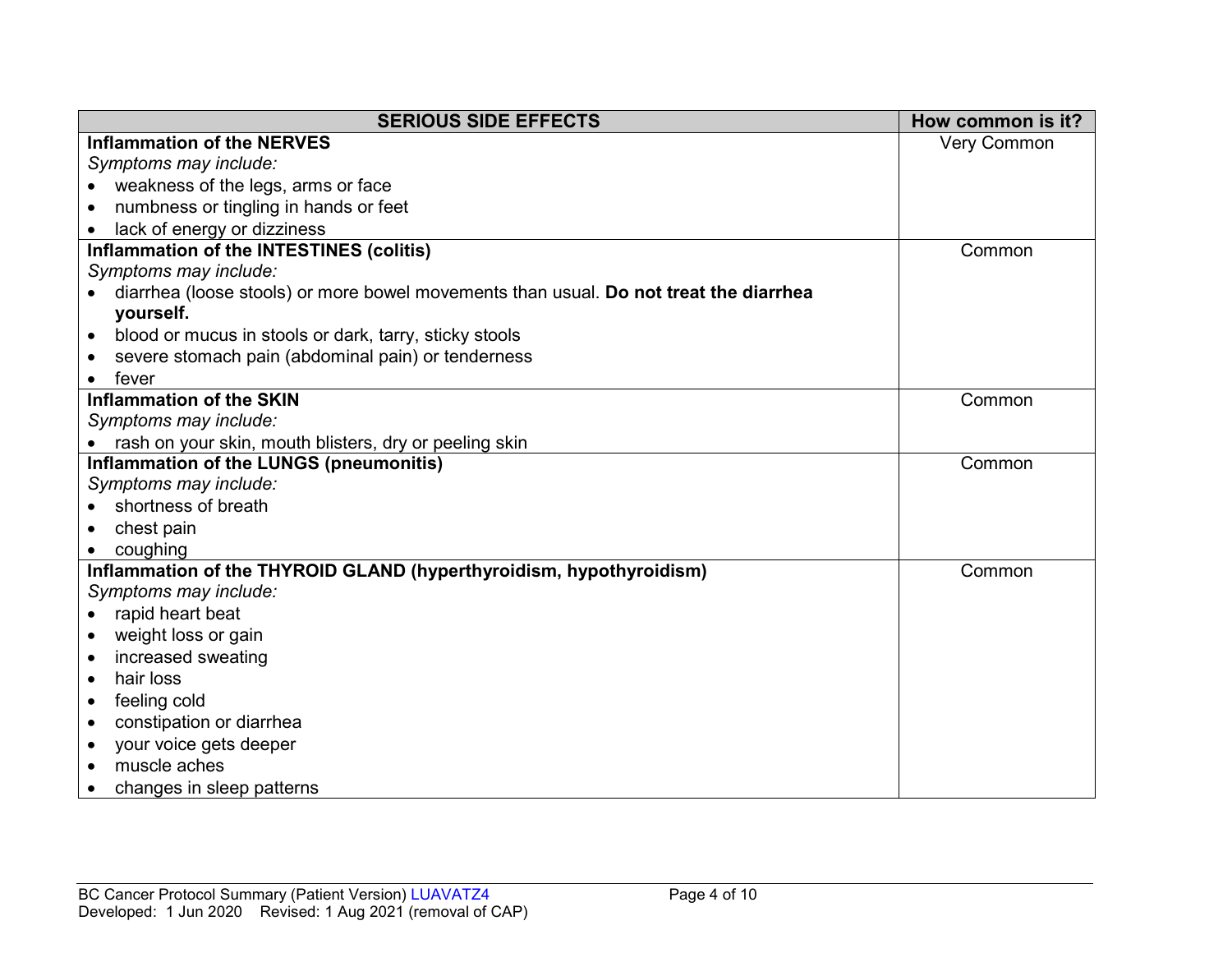| <b>SERIOUS SIDE EFFECTS</b>                                                                          | How common is it? |
|------------------------------------------------------------------------------------------------------|-------------------|
| <b>Infusion reactions</b>                                                                            | Common            |
| Symptoms may include:                                                                                |                   |
| shortness of breath, wheezing or trouble breathing, cough, chest tightness                           |                   |
| dizziness, fainting, rapid or weak heartbeat                                                         |                   |
| itching, rash, hives, or feeling warm or flushed                                                     |                   |
| swelling of the throat, tongue, or face<br>$\bullet$                                                 |                   |
| hoarse voice, throat tightness or trouble swallowing                                                 |                   |
| Inflammation of certain GLANDS (pituitary, adrenal glands so they do not make enough                 | Common            |
| hormone)                                                                                             |                   |
| Symptoms may include:                                                                                |                   |
| weight loss                                                                                          |                   |
| increased sweating, hot flashes<br>$\bullet$                                                         |                   |
| hair loss (includes facial and pubic)<br>$\bullet$                                                   |                   |
| feeling cold<br>$\bullet$                                                                            |                   |
| headaches that will not go away or unusual headache<br>$\bullet$                                     |                   |
| changes in behavior such as less sex drive, being irritable or forgetful<br>$\bullet$                |                   |
| vision problems, dizziness or fainting<br>$\bullet$                                                  |                   |
| excessive thirst and urination                                                                       |                   |
| unusual tiredness or sleepiness                                                                      |                   |
| <b>BLOOD SUGAR problems (type 1 diabetes mellitus)</b>                                               | Uncommon          |
| Symptoms may include:                                                                                |                   |
| hunger or thirst                                                                                     |                   |
| a need to urinate more often                                                                         |                   |
| weight loss                                                                                          |                   |
| <b>Problems in the PANCREAS</b>                                                                      | Uncommon          |
| Symptoms may include:                                                                                |                   |
| abdominal pain                                                                                       |                   |
| nausea and vomiting                                                                                  |                   |
| Inflammation of the LIVER (hepatitis)                                                                | Uncommon          |
| Symptoms may include:                                                                                |                   |
| yellowing of your skin or the whites of your eyes                                                    |                   |
| dark urine, tiredness, nausea or vomiting, loss of appetite, pain on the right side of your stomach, |                   |
| or bruise easily                                                                                     |                   |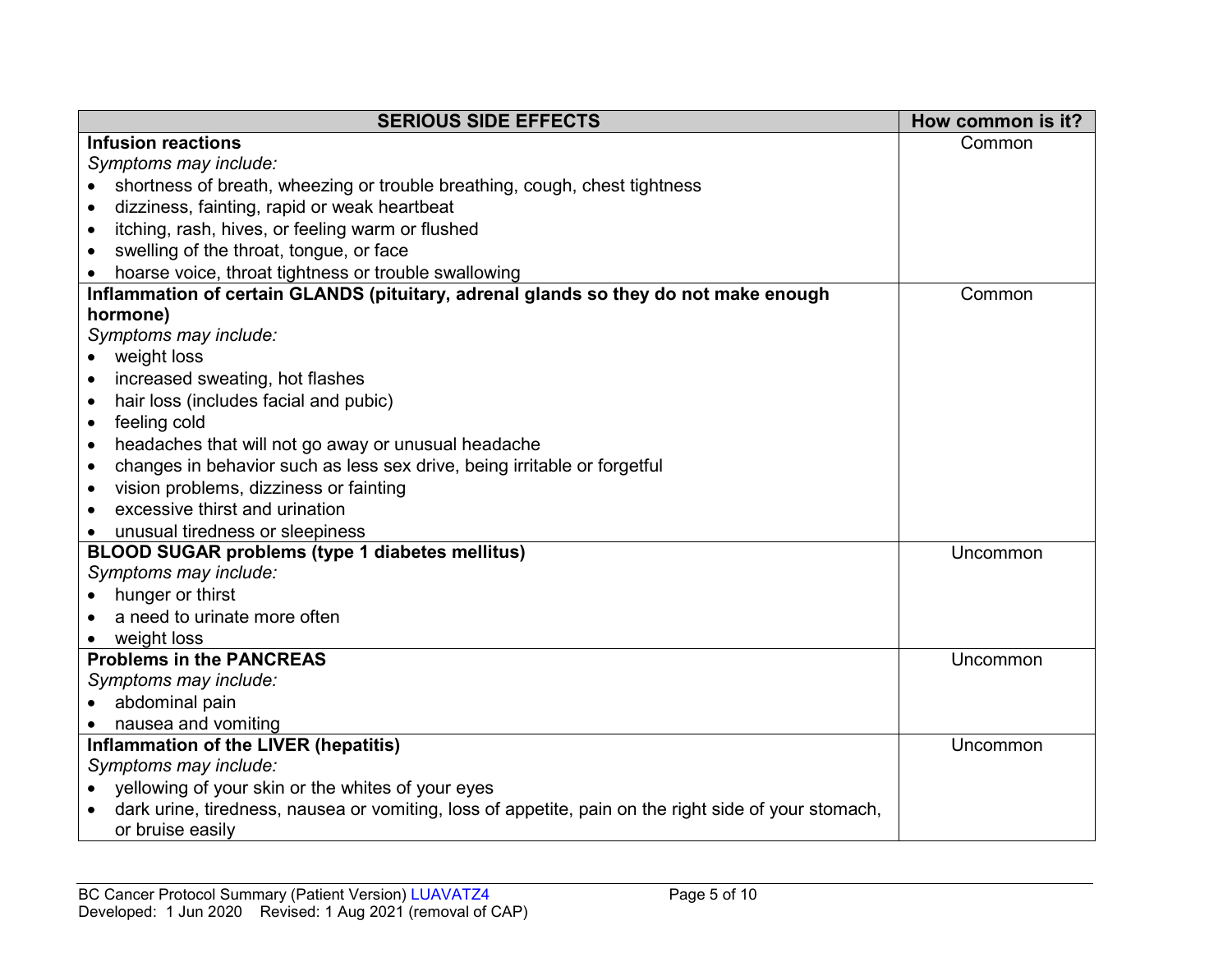| <b>SERIOUS SIDE EFFECTS</b>                                                 | How common is it? |
|-----------------------------------------------------------------------------|-------------------|
| <b>Problems with MUSCLES</b>                                                | Rare              |
| Symptoms may include:                                                       |                   |
| back pain                                                                   |                   |
| spasms                                                                      |                   |
| weakness                                                                    |                   |
| muscle pain                                                                 |                   |
| <b>Inflammation of the EYES</b>                                             | Rare              |
| Symptoms may include:                                                       |                   |
| changes in eyesight, blurry vision, double vision, or other vision problems |                   |
| • eye pain or redness                                                       |                   |
| Inflammation of the KIDNEYS (nephritis)                                     | Rare              |
| Symptoms may include:                                                       |                   |
| changes in the amount or colour of your urine                               |                   |

| <b>OTHER SIDE EFFECTS</b>                                    | <b>How common</b><br>is it? | <b>MANAGEMENT</b>                                                                                                                                                                                                                                                                                                                                                                                                                                                                                                                      |
|--------------------------------------------------------------|-----------------------------|----------------------------------------------------------------------------------------------------------------------------------------------------------------------------------------------------------------------------------------------------------------------------------------------------------------------------------------------------------------------------------------------------------------------------------------------------------------------------------------------------------------------------------------|
| Pain or tenderness may occur where<br>the needle was placed. | Rare                        | Apply cool compresses or soak in cool water for 15-20 minutes<br>several times a day.                                                                                                                                                                                                                                                                                                                                                                                                                                                  |
| Nausea and vomiting may occur after<br>your treatment.       | Very Common                 | You may be given a prescription for antinausea drug(s) to<br>take before your treatment and/or at home. It is easier to<br>prevent nausea than treat it once it has occurred, so<br>follow directions closely.<br>o Drink plenty of fluids.<br>Eat and drink often in small amounts.<br>$\cap$<br>Try the ideas in Food Choices to Help Control Nausea.*<br>If nausea and vomiting is persistent and you have other<br>symptoms of hepatitis, tell your doctor as soon as<br>possible. (see the table above for serious side effects.) |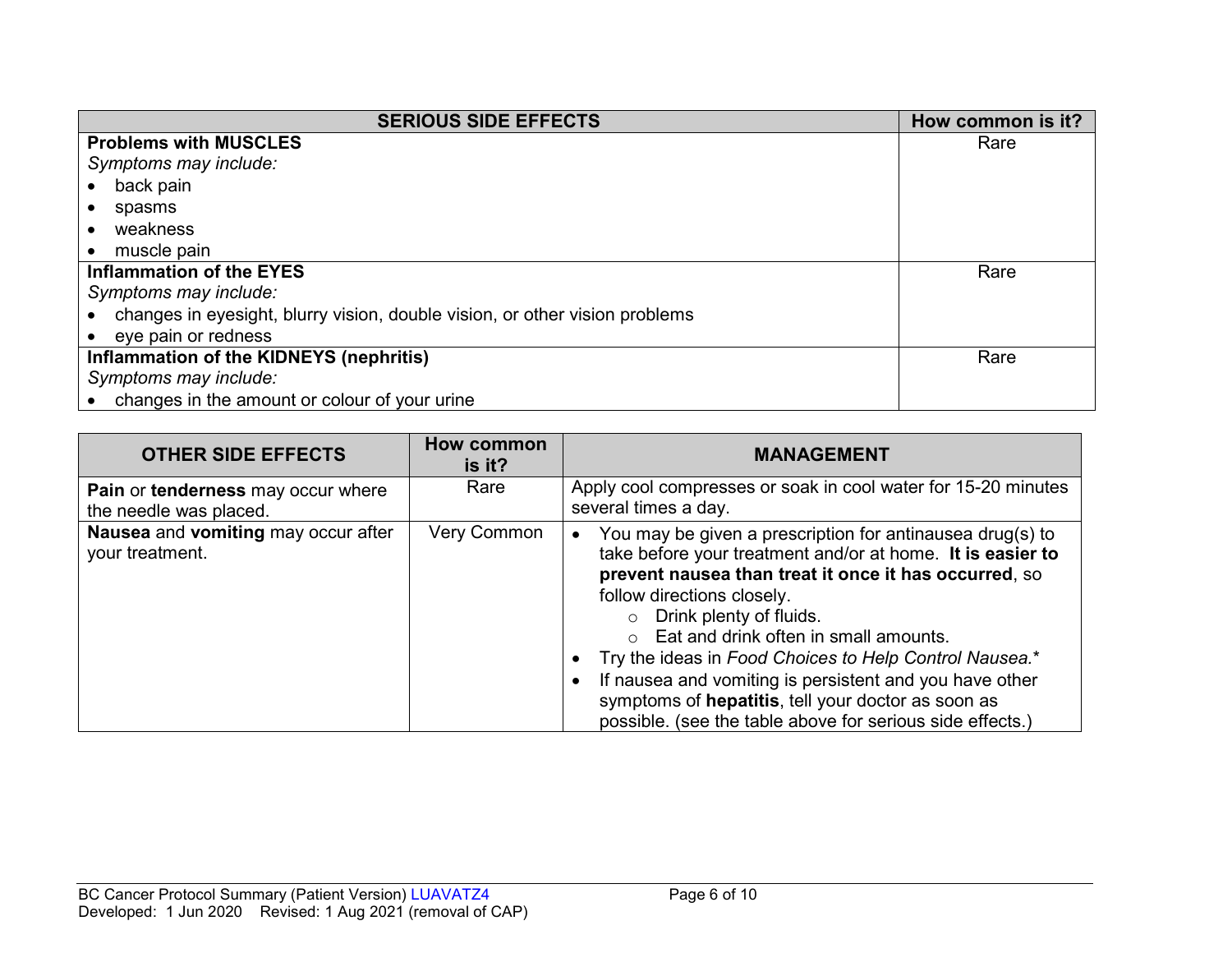| <b>OTHER SIDE EFFECTS</b>                   | <b>How common</b><br>is it? | <b>MANAGEMENT</b>                                                                                                                                                                                                                                 |
|---------------------------------------------|-----------------------------|---------------------------------------------------------------------------------------------------------------------------------------------------------------------------------------------------------------------------------------------------|
| <b>Constipation may sometimes occur.</b>    | Common                      | Exercise if you can.<br>Drink plenty of fluids.<br>Try ideas in Suggestions for Dealing with Constipation.*<br>If you have other symptoms of colitis, tell your doctor as<br>soon as possible. (see the table above for serious side<br>effects.) |
| You may sometimes have trouble<br>sleeping. | Common                      | Talk to your doctor if you continue to have trouble sleeping.<br>This will return to normal when you stop taking<br>atezolizumab.                                                                                                                 |
| Hair loss is rare with atezolizumab.        | Rare                        | If hair loss is a problem, refer to For the Patient: Hair Loss Due<br>to Chemotherapy.*                                                                                                                                                           |

**\*Please ask your oncologist or pharmacist for a copy.**

**If you experience symptoms or changes in your body that have not been described above but worry you, or any symptoms are severe, contact:**

 **\_\_\_\_\_\_\_\_\_\_\_\_\_\_\_\_\_\_\_\_\_\_\_\_ at telephone number:\_\_\_\_\_\_\_\_\_\_\_\_\_\_\_\_\_\_\_**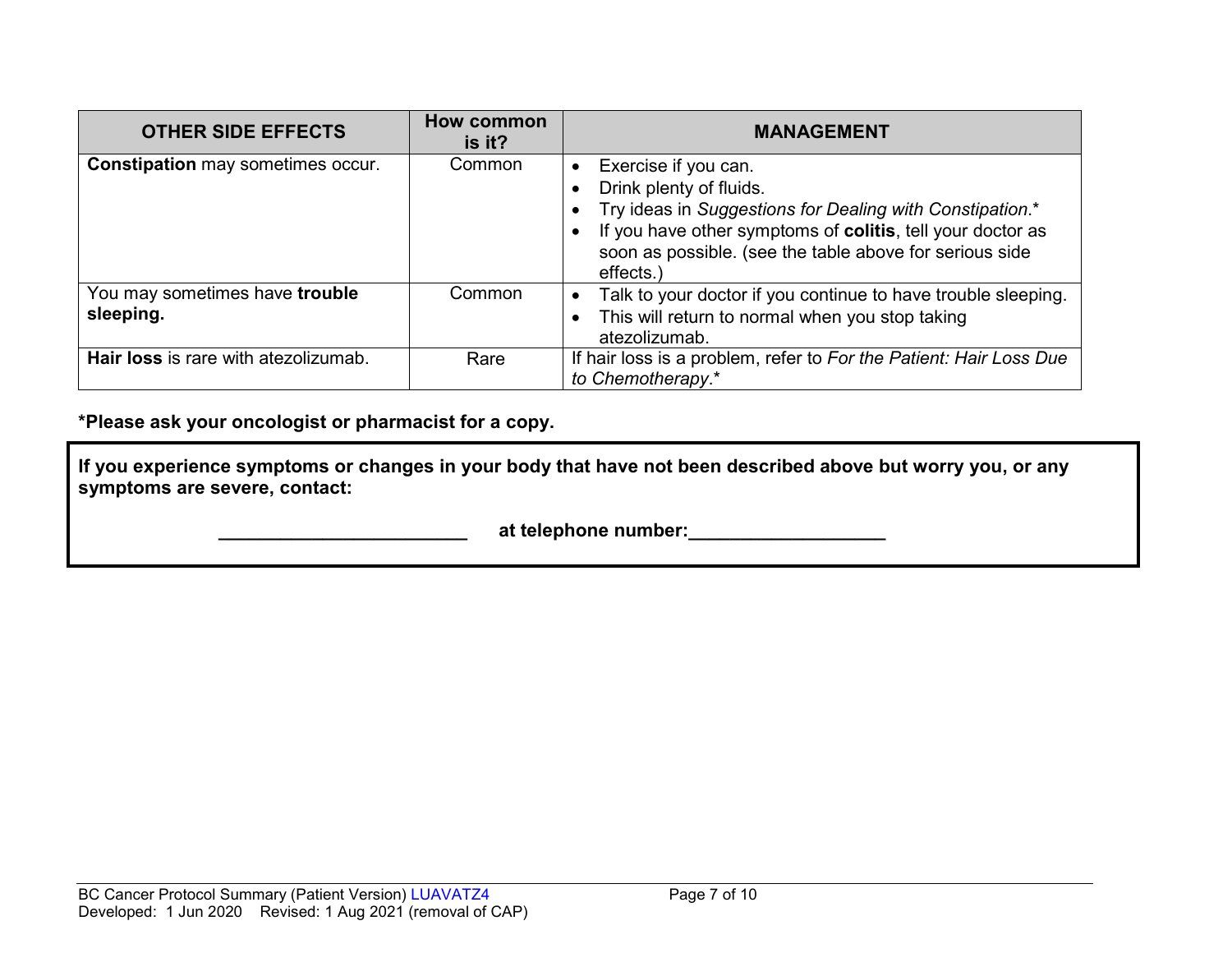| ВC<br><b>MEDICAL</b><br><b>CAN</b><br><b>ALERT</b><br>CER<br><b>Provincial Health Services Authority</b><br>NAME | SEVERE IMMUNE-MEDIATED ADVERSE REACTIONS<br>Including enterocolitis, intestinal perforation, hepatitis,<br>dermatitis (including toxic epidermal necrolysis),<br>neuropathy, endocrinopathy, pneumonitis,<br>myositis,<br>myocarditis and toxicities in other organ systems. Duration<br>of risk after treatment is unknown. |
|------------------------------------------------------------------------------------------------------------------|------------------------------------------------------------------------------------------------------------------------------------------------------------------------------------------------------------------------------------------------------------------------------------------------------------------------------|
| has received                                                                                                     | FOR MORE INFORMATION:                                                                                                                                                                                                                                                                                                        |
| CHECKPOINT INHIBITOR IMMUNOTHERAPY:                                                                              |                                                                                                                                                                                                                                                                                                                              |
| Immune-Mediated Adverse Reactions                                                                                |                                                                                                                                                                                                                                                                                                                              |
| ALWAYS CARRY THIS CARD AND SHOW TO<br>PHYSICIANS INCLUDING ANESTHETISTS                                          | www.bccancer.bc.ca/health-professionals/professional-resources/cancer-drug-manual<br>Rev Aug 2018                                                                                                                                                                                                                            |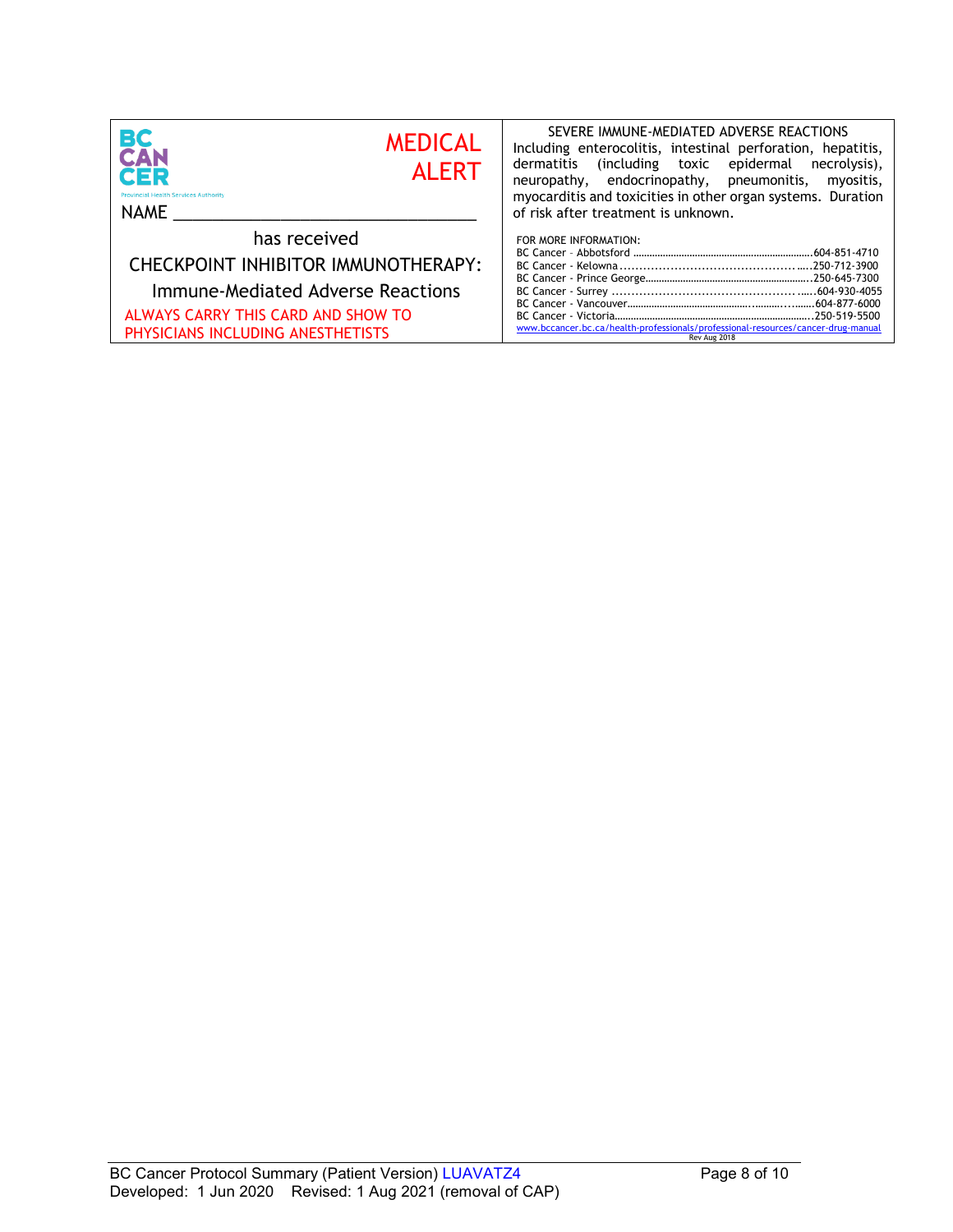| To Whom It May Concern:                                                                                                                                                                                                                                                                                                                                                            |
|------------------------------------------------------------------------------------------------------------------------------------------------------------------------------------------------------------------------------------------------------------------------------------------------------------------------------------------------------------------------------------|
|                                                                                                                                                                                                                                                                                                                                                                                    |
|                                                                                                                                                                                                                                                                                                                                                                                    |
|                                                                                                                                                                                                                                                                                                                                                                                    |
|                                                                                                                                                                                                                                                                                                                                                                                    |
| This patient is receiving immunotherapy at the BC Cancer and is at risk of immune-related<br>toxicities which may be life threatening and require urgent management.                                                                                                                                                                                                               |
| Immunotherapy toxicities are different from those encountered with standard chemotherapy<br>or targeted therapies. The immune system may become dysregulated during immunotherapy<br>treatment, leading to symptoms and findings which mimic autoimmune disorders. Adverse<br>events can occur during or following treatment and can be life threatening. Any organ system         |
| in the body is at risk including, but not limited to:                                                                                                                                                                                                                                                                                                                              |
| Lungs (pneumonitis, pleuritis, sarcoidosis)<br>Gastrointestinal (colitis, ileitis, pancreatitis)<br>Liver (hepatitis)                                                                                                                                                                                                                                                              |
| Skin (rash, Stevens-Johnson syndrome)<br>Endocrine (hypophysitis, adrenal insufficiency, hypo/hyperthyroidism, type 1 diabetes mellitus)<br>Renal (interstitial nephritis)                                                                                                                                                                                                         |
| Blood (hemolytic anemia, thrombocytopenia, neutropenia)<br>Neurologic (encephalitis, Guillain-Barré syndrome, meningitis, myasthenia gravis, neuropathy)<br>Musculoskeletal (myositis, arthritis)                                                                                                                                                                                  |
| Cardiovascular (pericarditis, myocarditis, vasculitis)<br>Ophthalmologic (uveitis, scleritis, episcleritis, conjunctivitis, retinitis)                                                                                                                                                                                                                                             |
| Management of immune-related toxicities necessitates prompt coordination with a medical<br>oncologist with initiation of high dose corticosteroids, and may require referral to the<br>appropriate subspecialty. If you suspect your patient is presenting with immune-related<br>toxicity, please contact the patient's medical oncologist directly or if after hours contact the |
| on-call physician, or as per your local centre's process (next page). Additional information on<br>immunotherapy toxicity treatment algorithms is located at the end of the above posted<br>protocol at www.bccancer.bc.ca.                                                                                                                                                        |
|                                                                                                                                                                                                                                                                                                                                                                                    |